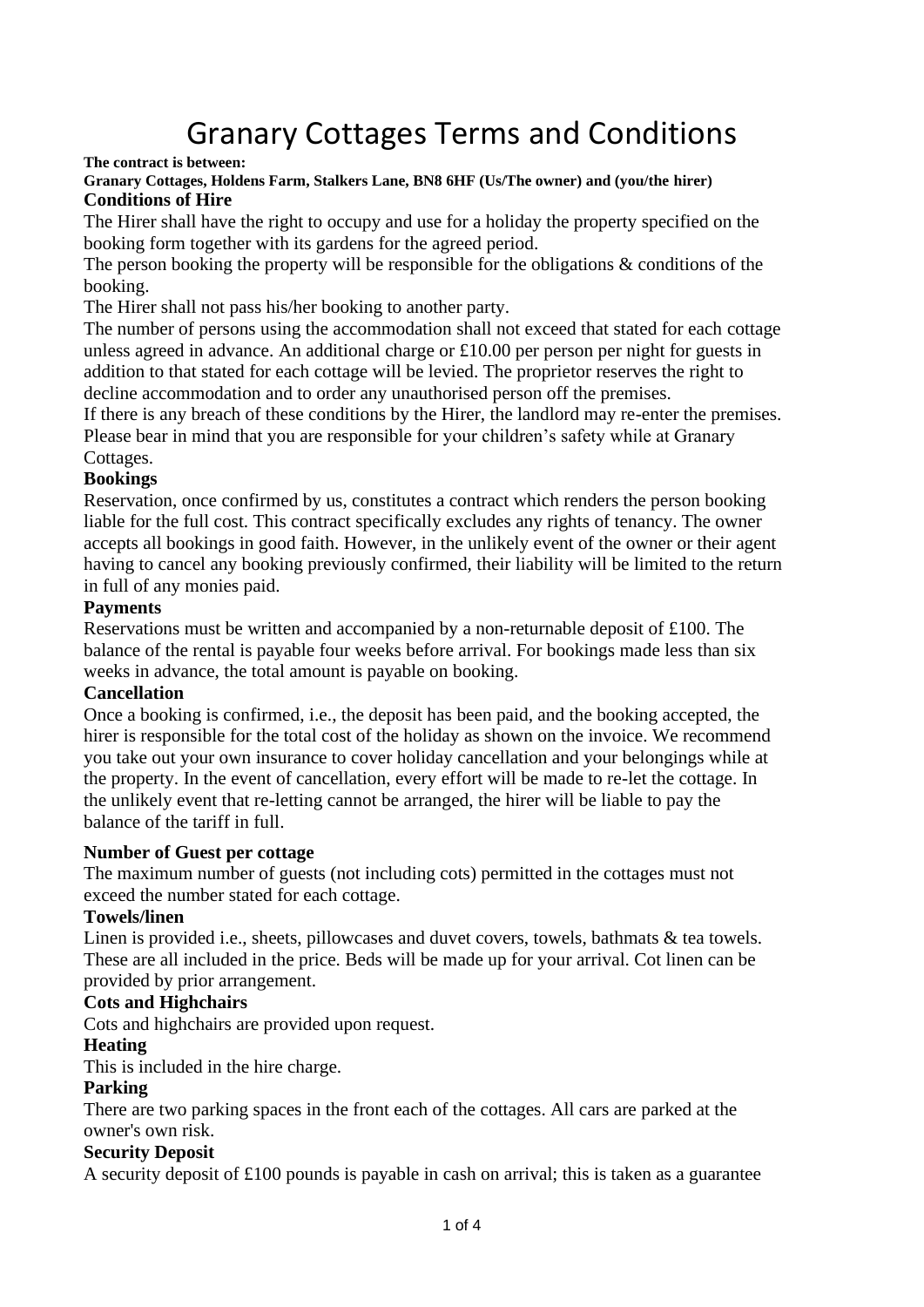against any breakages or damage incurred during your stay or excess cleaning required at the end. Any additional charges not covered by the £100 security deposit will be invoiced within seven days of departure and must be paid within seven days of invoice date. After inspection at the end of your stay, your security deposit of £100 pounds will be returned if everything is found to be satisfactory.

# **The Rental**

The Rental confers upon the Hirer the right to occupy for a holiday as mentioned in the Housing Act 1988 Schedule 1 Paragraph 9 and the Hirer acknowledges that the rental granted by this Agreement is not an assured tenancy and that no statutory periodic tenancy will arise.

# **Price Alterations**

We reserve the right to adjust prices quoted on our website, other adverts or on details about the property at any time.

# **Size and Party**

The number of persons stipulated for each property on our website, advertisements or literature published by us must not be exceeded under any circumstances. Only the number of adults, children and infants stated by you and listed on the owners booking information may occupy the premises overnight. We normally class children as being under16 and infants as being 2 years old or under.

# **Suitability:**

Health & Mobility: The property summary details aim to give accurate descriptions of the properties. Should there be any specific health or mobility difficulties which may affect a party member, we request that this is pointed out at the initial reservation stage so the suitability of the property can be established.

Rural Life and Safety: The owner accepts no responsibility or liability in connection with the suitability or non-suitability of the property for the booker and/or the persons resident at the property in accordance with this booking. The renter accepts that the property is situated in a rural area and is affected by local country pursuits, including but not limited to animal noise, grass cutting and ancillary agricultural noise which may be experienced. The existence of natural flora and fauna at the property means that insects and other wildlife are not uncommon and the booker and those persons listed on the owners booking information sheet acknowledge the rural nature of the property.

The Owners or Agents cannot be held responsible for any limitations placed on the booking due to adverse weather conditions which may affect travel to and from the property.

# **Arrival and Departure times**

Guests must take good care of the cottage and its contents. Guests are asked to leave their accommodation clean and tidy when vacating. We reserve the right to levy additional charges for unreasonable cleaning after departure and late departure.

Guest are asked to consider neighbours and not cause nuisance or annoyance.

The owner reserves the right to gain access to the property with prior notice for the purposes of maintenance and inspection if it is necessary.

You may arrive any time after 3 pm on the day of your booking. It is helpful if you telephone to notify us of your anticipated arrival time (especially if it is likely to be after 9 pm). You must vacate the property by 10 am on the day of departure.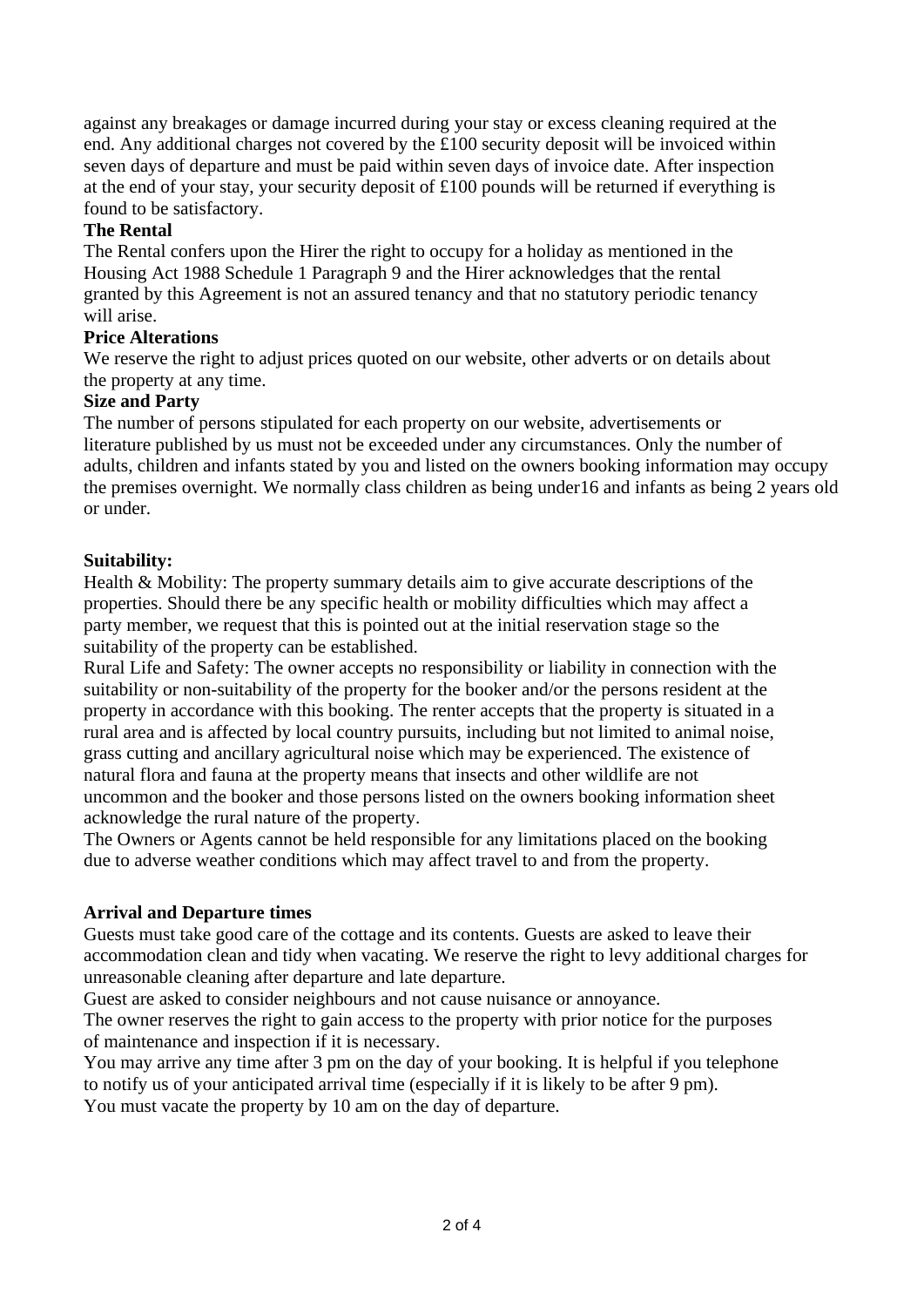# **Lost property**

We cannot accept responsibility for any items you leave behind in the property after your holiday, but if you contact **Granary Cottages** they will notify us and we will endeavour to locate the lost item(s).

If lost property is found, we will inform you and agree the means to return it. Any unclaimed items will be disposed of after two weeks.

# **Hirer Obligations**

You agree to:

Take reasonable care of the property and ensure that the property and all equipment are left clean. The hirer agrees to reimburse the owner for any extra cleaning costs required. Where applicable, the owners reserve the right to deduct any extra cleaning costs from any security deposit paid or recharge the costs to the hirer.

 $\Box$  Pay for any losses or damages to the property.

 $\Box$  Not to smoke, or allow others to smoke inside the property

 $\Box$  No candles to be used in and around the property.

Pay for any optional extras at the rate stated on the website.

NOT exceed the total number of persons in the property as stated in the details, or share the property, or part with possession of the property, unless previously agreed with owner. To dispose of household waste in accordance with our waste disposal requirements. These are explained in the property directory which you will find on arrival.

No ball games allowed on the property.

No games/ playing allowed around the car parking, entrance/ exits area.

No charging electric cars onsite.

# **It is mutually agreed that:**

Should the property, for reasons beyond our control (e.g. fire, theft, sale etc), not be available on the date booked or the property is not available for holiday letting, all rent and any charges paid in full by you to us will be refunded in full. You accept that you will have no further claim against us or any of our agents.

We accept no liability for any accident, damage, loss, injury, expense, or inconvenience whether to person or property which you or any persons may suffer or incur that arise out of the rental or is in any way connected with the rental.

The Owners cannot accept a change of holiday property or details to a booking once the deposit has been received. However, occasionally we can accept an alteration of dates, not withstanding any obligations incurred if a change of dates is requested within less than 8 weeks of a hirer's arrival date.

The Owners aim to ensure that information is accurately conveyed on the website. Any changes to the property and its facilities will be notified to you as reasonably practical. We cannot accept responsibility for any changes or claims to the area amenities mentioned on our website.

Any complaints must be notified in the first instance to *Granary Cottages.* immediately so that they can investigate the circumstances and take any necessary action. In no circumstances can compensation be made for any complaints that are made after the date of departure, or where you have denied or prevented us or our agents the opportunity to try to put matters right during the bookers stay.

Damage - Occasionally accidents do happen and any losses must be paid for. The property will checked and cleaned before arrival but if you have any difficulties please contact Granary Cottages. Should you find on arrival any damage or non-working items you will